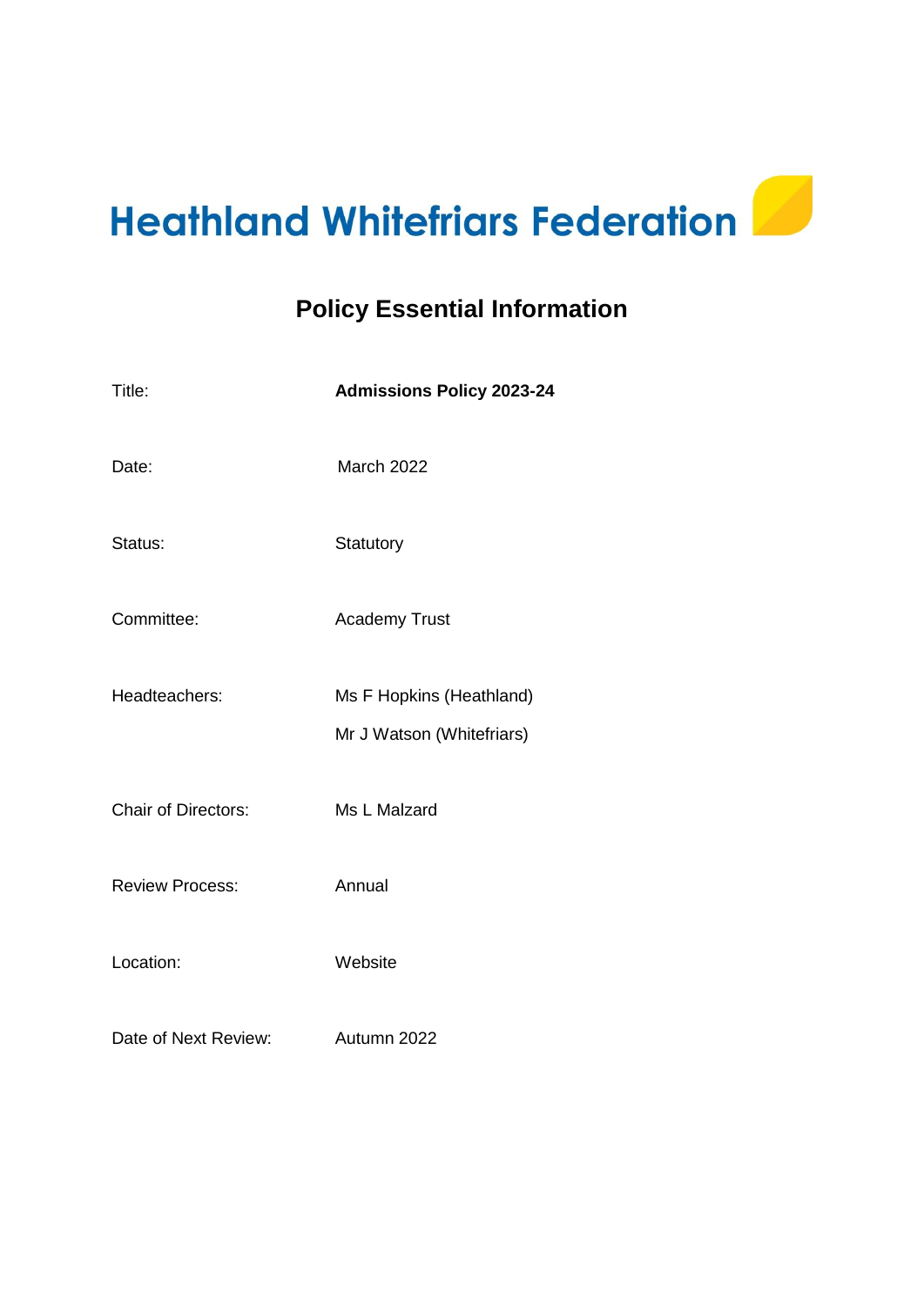# **Heathland Whitefriars Federation is a multi-school converter academy trust comprising Heathland and Whitefriars Schools: Admissions Arrangements for 2023/24 entry.**

The Academy will comply with the requirements of the Funding Agreement and the School Admissions Code, and recognises that its 'relevant area' is the London Borough of Harrow.

|                   | <b>Heathland</b> | <b>Whitefriars</b> |
|-------------------|------------------|--------------------|
| <b>Nursery</b>    | 52               | 52                 |
| <b>Reception</b>  | 90               | 90                 |
| Year 1            | 90               | 90                 |
| Year 2            | 90               | 90                 |
| Year <sub>3</sub> | 90               | 90                 |
| Year 4            | 90               | 90                 |
| Year 5            | 90               | 90                 |
| Year 6            | 90               | 90                 |
| Year 7            |                  | 150                |
| Year <sub>8</sub> |                  | 150                |
| Year 9            |                  | 150                |
| Year 10           |                  | 150                |
| Year 11           |                  | 150                |
| Year 12           |                  | $75*$              |
| Year 13           |                  | $75*$              |

**Number of places for 2023/24. Planned Admissions Number (PAN)**

**\* Whitefriars Year 12 (Sixth Form) –** Please see attached separate Sixth Form Admissions Policy.

**Whitefriars School Secondary Section** – Pupils on roll in Year 6 at Whitefriars School have a right to transfer into Year 7 automatically if that is their choice. The academy will admit up to the overall size of 150 pupils once places have been allocated to those Whitefriars Year 6 pupils who choose to move up to Year 7 at Whitefriars.

Applications for September 2023 entry should be made via the Harrow co-ordinated admissions scheme or via the Local Authority where the child resides. There is an automatic transfer from Whitefriars primary to Whitefriars secondary section as it is a single, all through school with one DfE number. A separate application must be made for a place in the secondary section from pupils attending other schools, including Heathland School.

The school will hold an open day/evening in September/October 2022 where prospective students and their parents are welcome to visit and find out more about the school.

**Reception** - The number of Reception places available for September 2023 school year in both schools will be 90. Applications for September 2023 entry should be made via the Harrow co-ordinated admissions scheme or via the relevant local authority where the child resides.

**Nursery** - The number of Nursery places available for September 2023 school year in both schools will be 52. To be eligible for a nursery place for 2023/24 entry children must be born between 1 September 2019 and 31 August 2020. Applications are dealt directly by the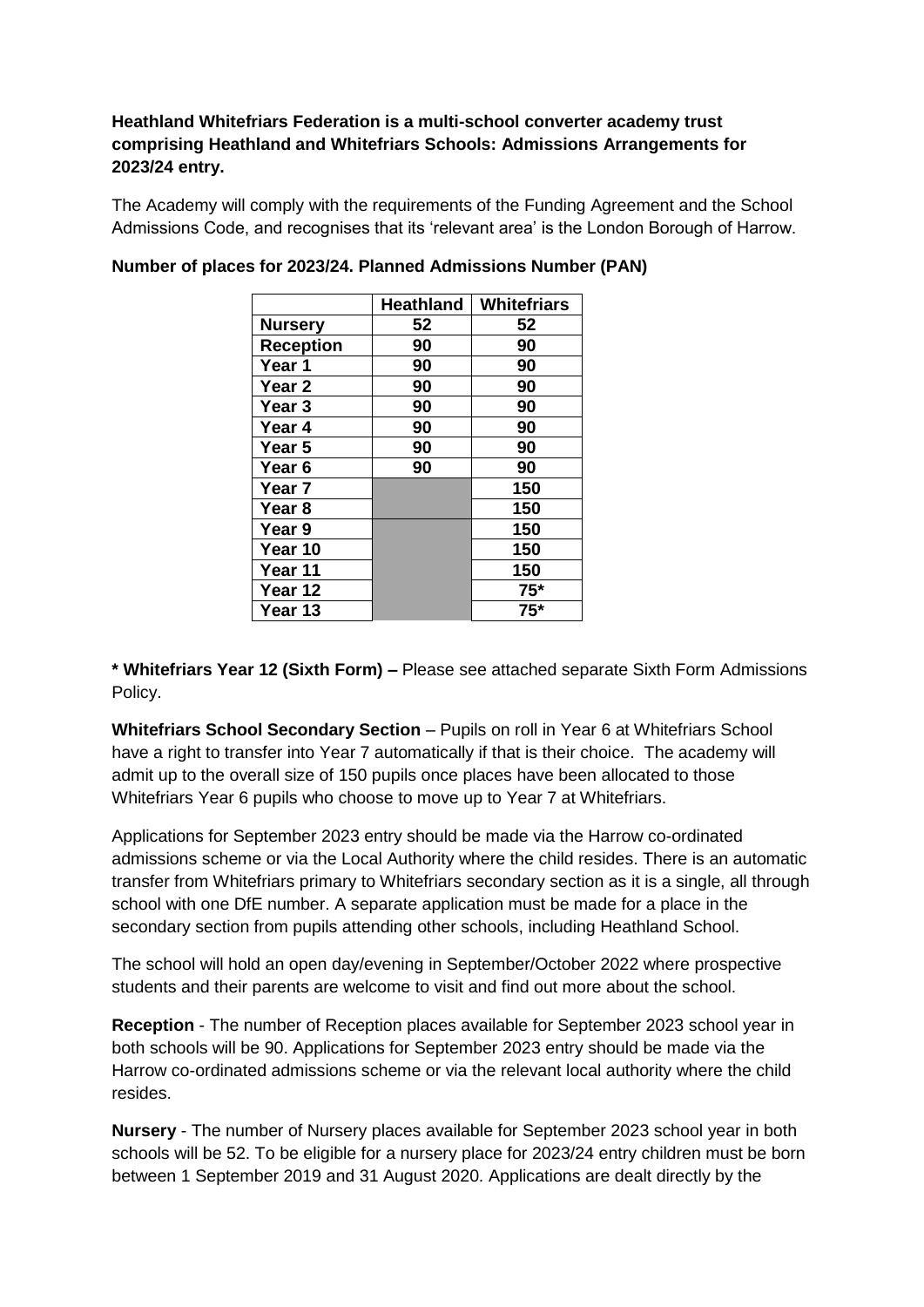school. There is no automatic transfer from nursery to a reception class in the school. A separate application must be made for a place in a reception class.

The school hold regular tours for prospective Nursery and Reception parents/carers by appointment.

# **Admissions Criteria/Oversubscription Criteria**

If there are fewer applicants than there are places available for entry in September 2023, everyone who applies will be offered a place. If there are more applicants than there are places available the following criteria will be considered, in order, to determine who will be offered a place:

1. **Children who are or were previously looked after** - A 'looked after child' or a child who was previously looked after but immediately after being looked after became subject to an adoption, residence, or special guardianship order including those who appear [to the admission authority] to have been in state care outside of England and ceased to be in state care as a result of being adopted.

2. **Medical or social needs of the child** – Children for whom it is essential to be admitted to a specific school because of special circumstances to do with significant medical needs and or social needs. (See definition below of medical or social needs of the child)

3. **Medical reasons relevant to parent(s**) - Parent(s) where there are special medical reasons for seeking a place for their child at the school. (See definition below of medical reasons relevant to parent(s) and parent)

4. **Siblings** - Children with a brother or sister attending the school at the time of application. (See definition below of sibling)

5. **Children of staff in the school** – Children where their parent(s) have been employed by the school for at least two years at the date of application or where the member of staff has been recruited to a vacant post where there is demonstrable skills shortage.

6**. Distance from home to school** - Places are allocated to applicants who live closest to the school. This must be the address where parents and child normally live and they must be living there on the closing date for receipt of applications. (See definition below of distance)

**Tie-breaker**: If more applications are received in any one criterion than there are places available the tiebreaker of distance from home to school, measured in a straight line, will be applied.

Children with special educational needs who have a Statement or EHCP which names the Academy will be allocated a place at the Academy. This is a statutory entitlement under section 324 of the Education Act 1996.

# **Definitions**

**Distance** – The home address is where a child normally lives. The distance is measured in a straight line from home to school, using a computerized mapping system based on Ordinance Survey data. The journey is measured in a straight light from the unique address point for the home address to the centre point for the school site. In cases where applicants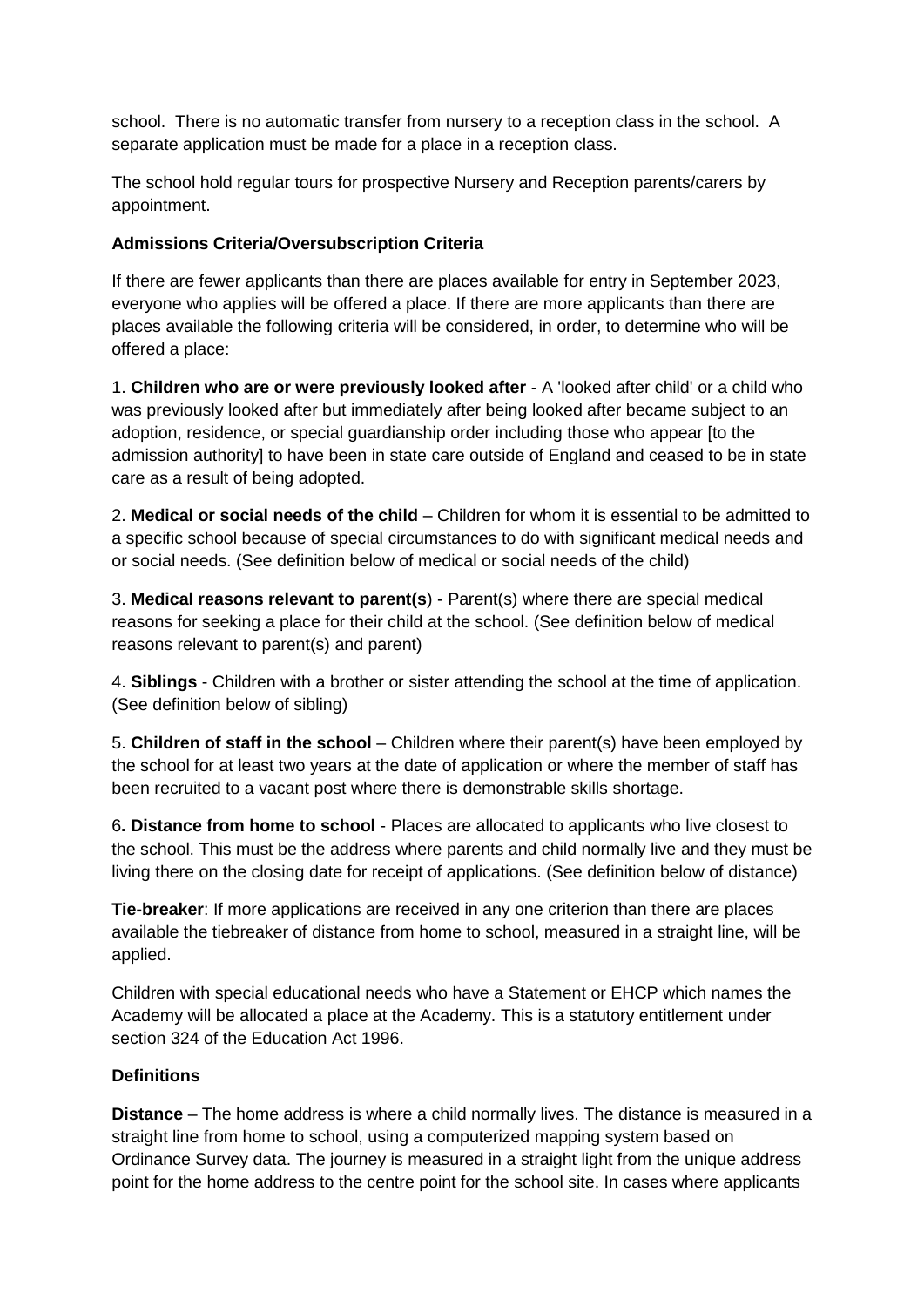live equidistant from the preferred school and places cannot be offered to both children, the available place will be allocated using a random computer selection.

**Home address** - This must be the address where parent and child normally live and they must be living there on the closing date for receipt of applications. Confirmation of address will be required. Where a child lives with parents with shared responsibility, each for a part of a week, then parents will be asked to determine which residential address should be used for the purpose of admission to school. Where residence is split equally between parents, if no joint declaration by the closing date for applications, the home address will be taken as the address of the parent who receives child benefit; in cases where parents are not eligible for child benefit the address will be that of the parent where the child is registered with the doctor. If the residence is not split equally between both parents then the address used with be the address where the child spends the majority of the school week. Confirmation of address will be required.

**Children who are or were previously looked after** – (1) A 'looked after child' or a child who was previously looked after but immediately after being looked after became subject to an adoption, child arrangements, or special guardianship order including those who appear [to the admission authority] to have been in state care outside of England and ceased to be in state care as a result of being adopted. A looked after child is a child who is (a) in the care of a local authority, or (b) being provided with accommodation by a local authority in the exercise of their social services functions (see the definition in Section 22(1) of the Children Act 1989).

An adoption order is an order under the Adoption Act 1976 (see Section 12 adoption orders) and children who were adopted under the Adoption and Children Act 2002 (see Section 46 adoption orders). A 'child arrangements order' is an order settling the arrangements to be made as to the person with whom the child is to live under Section 8 of the Children Act 1989 as amended by Section 14 of the Children and Families Act 2014. Section 14A of the Children Act 1989 defines a 'special guardianship order' as an order appointing one or more individuals to be a child's special guardian (or special guardians)

In order to be given highest priority for admission, a child has to fall within the definition of 'looked after' in section 22 (1) of the Children Act 1989. This Act applies to England and Wales, therefore a child has to be looked after by an English of Welsh local authority in order to be given highest priority.

Paragraph 1.7 of the School Admissions Code gives equal highest priority to 'previously looked after children'. Given the definition of a looked after child, a child will have to have been looked after by an English or Welsh local authority in order to be considered previously looked after. Under paragraph 1.7 of the School Admissions Code, a child has to have been looked after immediately before they were adopted or became subject to a resident order or special guardianship order.

In addition, in order to fall within the definition of a previously looked after child, an adopted child must have been adopted under the Adoption and Children Act 2002. This Act did not come into force fully until December 2005, so it is not possible for a child to have been adopted under that Act prior to then.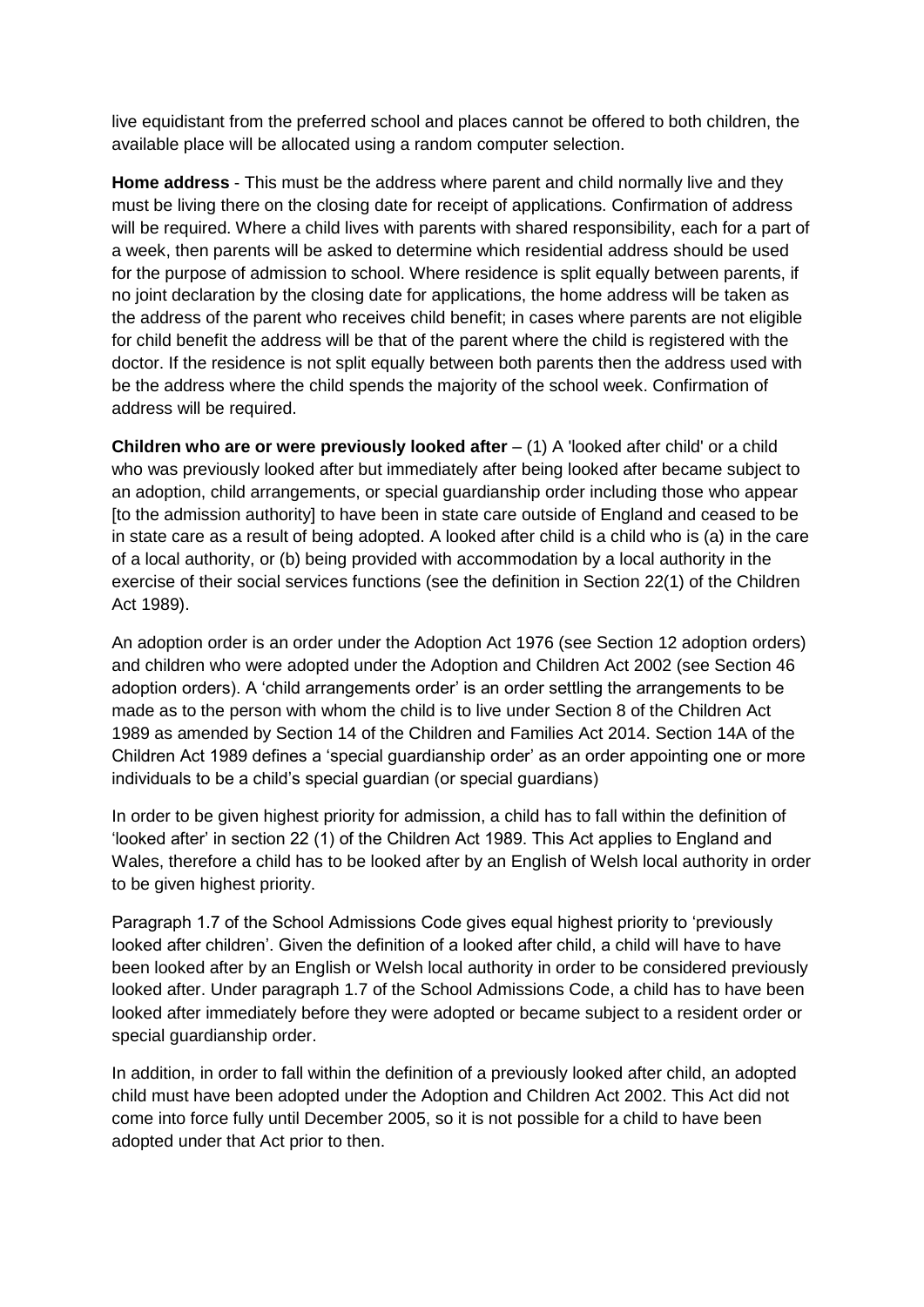**Medical or social needs of the child** - Except in wholly exceptional circumstances such requests will only be considered for the school closest to the home address. The application must be supported by written evidence. The supporting evidence should set out the particular reasons why the academy is the most suitable school and the difficulties that would be caused if the child had to attend another school. The recommendation for this specific school should demonstrate knowledge of the school in terms of resources and organisation which deems it essential that the named pupil be admitted to the academy. The academy can only consider entry under this criteria if the required documents have been produced.

Applications made on medical grounds must be accompanied by compelling medical evidence from a hospital Consultant at the time of application. The letter from the hospital consultant must provide information about the child's medical condition, the effects of this condition and why, in view of this, the child needs to attend the academy. If the academy is not the school closest to the home of the child, the consultant must set out in detail the wholly exceptional circumstances for attending the academy and the difficulties if the child had to attend another school. In assessing these applications advice may be sought from Harrow's Special Education Needs Service.

Applications made on social grounds must be accompanied by compelling evidence at the time of application. Social needs claims will only be considered where there is involvement from a social worker. The application will need to be supported with a letter from a Divisional Director from Children and Families or a person holding a similar role in another local authority. The director must set out in detail the wholly exceptional circumstances that in their view require attendance at the academy and the difficulties if the child had to attend another school.

Parents can only make an application under this criteria (whether for medical or social need) to one school in Harrow.

**Medical reasons relevant to parent(s)** – Except in wholly exceptional circumstances such requests will only be considered for the school closest to the home address. Applications will only be considered for the parent(s) with whom the child lives and must be accompanied by compelling medical evidence from a hospital Consultant at the time of application. The letter from the hospital consultant must provide information about the parent's medical condition, the effects of this condition and why, in view of this, the child needs to attend the academy. If the academy is not the closest school to the home address, the consultant must set out in detail the wholly exceptional circumstances for attending the academy and the difficulties if the child had to attend another school. In assessing these applications independent advice will be sought as appropriate (e.g. Harrow Association of Disabled People or Harrow's Mental Health Service).

Medical claims relevant to parent(s) will only be considered for one school and this should be named by the consultant. Parent(s) making a medical claim solely on the grounds of the young person's need to be accompanied on the journey to school will not be allowed.

**Sibling** - Where children live as brother and sister in the same household they are treated in the same way as siblings for admissions purposes. This includes a child's brother or sister, half brother or sister, adopted/foster brother or sister, step brother or sister living in the same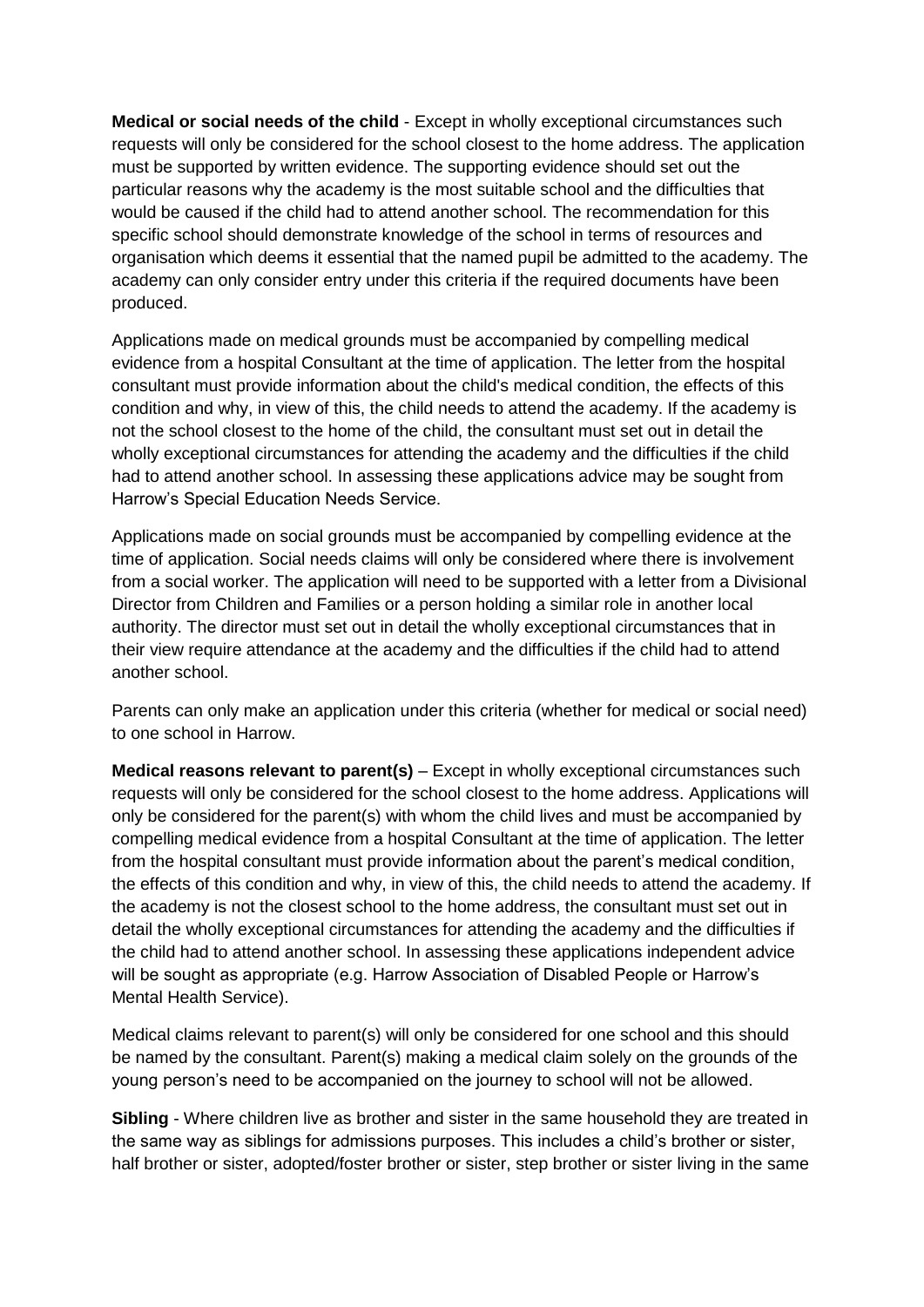family unit at the same address. It does not include cousins or other extended family members who live in the same household. In the case of twins, triplets and other multiplebirth children, if one child can be offered a place in the school, other multiple-birth children will be allocated a place in the school. Where twins are concerned and one twin has an Education Health Care Plan that names the school the other twin will be treated as having a sibling link for that academic year.

**Parent** – this means the parent who has parental responsibility as defined in the Children Act 1989, or the person in the household who is defined as a parent for the purposes of Section 576 of the Education Act 1996. This could include a person who is not a biological parent but who has responsibility for her or him (such as a child's guardians) but will not usually include other relatives such as grandparents, aunts, uncles etc unless they have all the rights, duties, powers and responsibilities and authority, which by law a parent of a child has in relation to the child and their property.

**Deferred Entry to Reception Year** - Children are entitled to a full-time place in Reception Year in the September following their fourth birthday. Children do not, however, reach compulsory school age until one of three prescribed days following their fifth birthday (or on their fifth birthday, if it falls on a prescribed day). These prescribed days are 31 December, 31 March and 31 August. Parents who achieve a place for their child in Reception Year have a right to decide that they will defer the date that their child will start school until their child reaches compulsory school age, without losing the achieved place. However, parents of "summer born children" (i.e. children born on or between 1 April and 31 August) cannot defer the date that their child will start school beyond the first day of the final term of the school year without losing the place that has been achieved, which will then be allocated to another child. Parents of "summer born children" do, however, have the right to release the achieved place and delay their child's start date for one whole academic year, when they will either seek admission to Year 1 (which is subject to availability of a place) or make a request for admission outside normal age group to Reception Year (which is at the discretion of the Academy Trust).

**Part-Time Attendance in Reception Year** - Parents have a right to decide that their child will attend School part-time until they reach compulsory school age on one of the three prescribed dates set out above. In the case of "summer born children", this right can be exercised during the final term of the school year. The right can also be exercised at the same time as deferred entry. For example, a child born on 15 February will not reach compulsory school age until 31 March but is entitled to a full-time place in Reception Year from the preceding September. The child's parents can decide that their child will not start school until 1 January and will attend part-time until 1 April, when they will attend full-time.

**Admission of Children Outside their Normal Age Group** - Parents have a right to ask for their child to be admitted to a school to a year group other than their child's year group, either above or below. It is, however, for the Trust Board to determine whether to agree or refuse the application.

In particular, parents of "summer born children" (i.e. those born on or between 1 April and 31 August) who want to delay their child starting school for one school year can ask for their child to be admitted to Reception Year rather than Year 1 at that time, one year below their normal age group.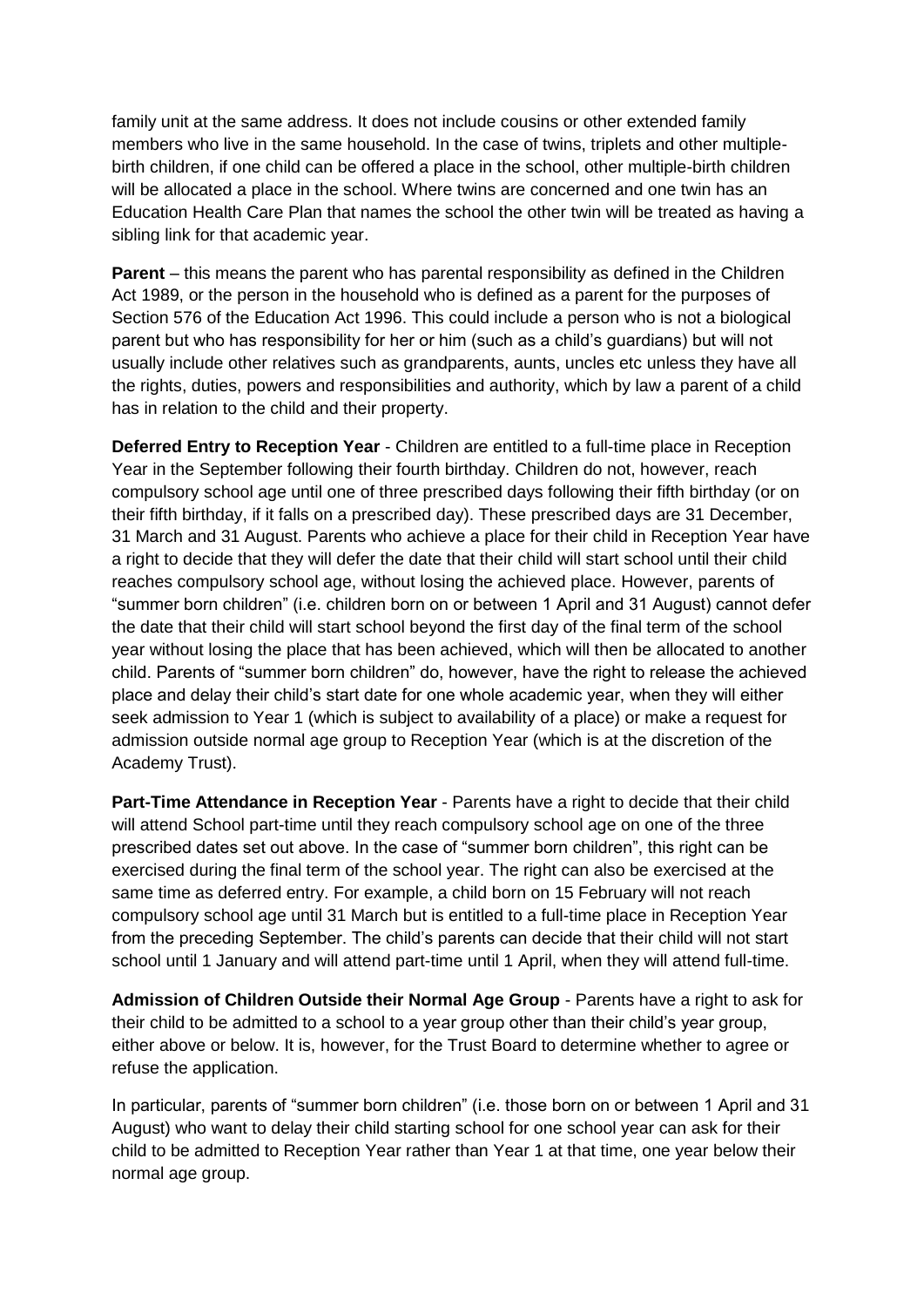The procedure for asking for admission of a child to a year group other than the child's normal year group is by letter to the School giving details of all relevant circumstances and attaching any relevant supporting evidence. The Academy Trust will consider the request and make a decision on the basis of the circumstances of the case and in the best interests of the child concerned, taking into account the parent's views, the Executive Headteacher's view, information about the child's academic, social and emotional development, the child's medical history and the view of their medical professionals (where relevant), whether the child has previously been education outside their normal age group, and whether they would have naturally fallen into a lower age group if they had not been born prematurely.

Parents should note that, where the Academy Trust refuses a request for admission to a year other than the child's normal age group, there is no statutory appeal against that decision as there is with the refusal of a place. Where a request is refused, the Academy Trust will write to the parents clearly setting out their reasons for doing so.

Where the Academy Trust agrees a request in principle, they will write to the parents confirming their agreement. A request for admission outside normal age group is not an application for admission, and parents will need to submit a separate application for admission in the usual way at the appropriate time. Where a request for admission to a different year group has been agreed in principle, the letter from the Academy Trust confirming this must be submitted with the application for admission.

#### **Notification of places**

In accordance with the co-ordinated admissions policy, the Local Authority will make the formal offer of a place to parents or carers on behalf of the Academy Trust of the School.

For nursery places the school will make the formal offer.

#### **Appeals procedure**

Parents/Carers of children who fail to gain places may appeal to an independent appeals panel. All unsuccessful applicants will be advised of the process for appeal to the independent Appeals Panel which will be heard in accordance with the Appeals Code.

There will be no right of appeal against the refusal of admission of a nursery place.

# **Waiting Lists**

Any child refused a place at either school will automatically be put on a waiting list (unless a higher preference school has been offered.) A waiting list will be maintained by the Local Authority until the end of the academic year after which it will be cleared.

The waiting list is maintained in the order of the oversubscription criteria only (not application date). This means that names can move down the list if, e.g. someone moves into the area and is higher placed under the oversubscription criteria.

Parents/carers have the right to request their child is removed from the waiting list at any time. Once removed, the child cannot be reinstated on the waiting list without a new application.